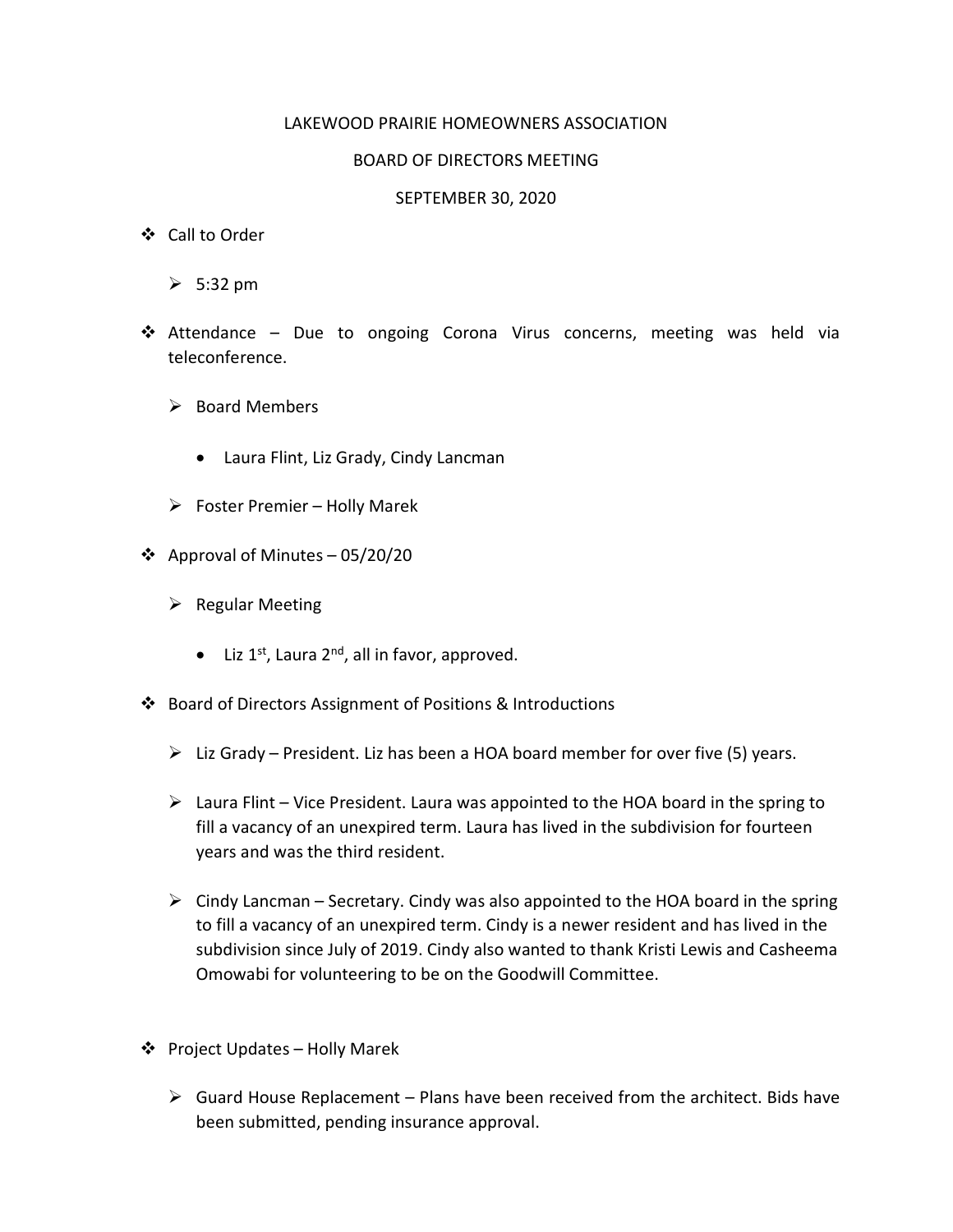- $\triangleright$  Missing Sidewalks on Barberry & Bellflower M/I Homes has completed the installation. Awaiting seed and blanket. Should be completed during the week weather permitting.
- $\triangleright$  Irrigation System at Monument Work has been completed and the sidewalk on Woodiris has been repaired.
- $\triangleright$  Volleyball Court New edging has been installed and sand added to the court.
- $\triangleright$  Walking Path City of Joliet has approved the budget to begin repairs. The HOA is not responsible for the walking/bike paths.
- $\triangleright$  Pool Landscaping Arborvitaes have been installed along the rear fence line to provide added privacy and protection from the wind.

## ❖ New Business

Official Facebook Page & Group

A link has been added to the Lakewood Prairie website for residents to join the Official Facebook page.

 $\triangleright$  Declaration Survey 2020

The Board has been received several good responses to the Declaration Survey that has been posted. Reminder to residents, that have not done so, to go to the website and complete the survey by November  $1<sup>st</sup>$ .

 $\triangleright$  Pool Sails

Pool shade sails will be installed on the pool deck. A diagram will be placed on the website in the morning of what the sails will look like and where they will be installed. The Board advised that the installer recommended that the sails be installed in the spring of 2021 and will be completed prior to the pool opening.

• Cindy  $1^{st}$ , Laura  $2^{nd}$ , all in favor, approved.